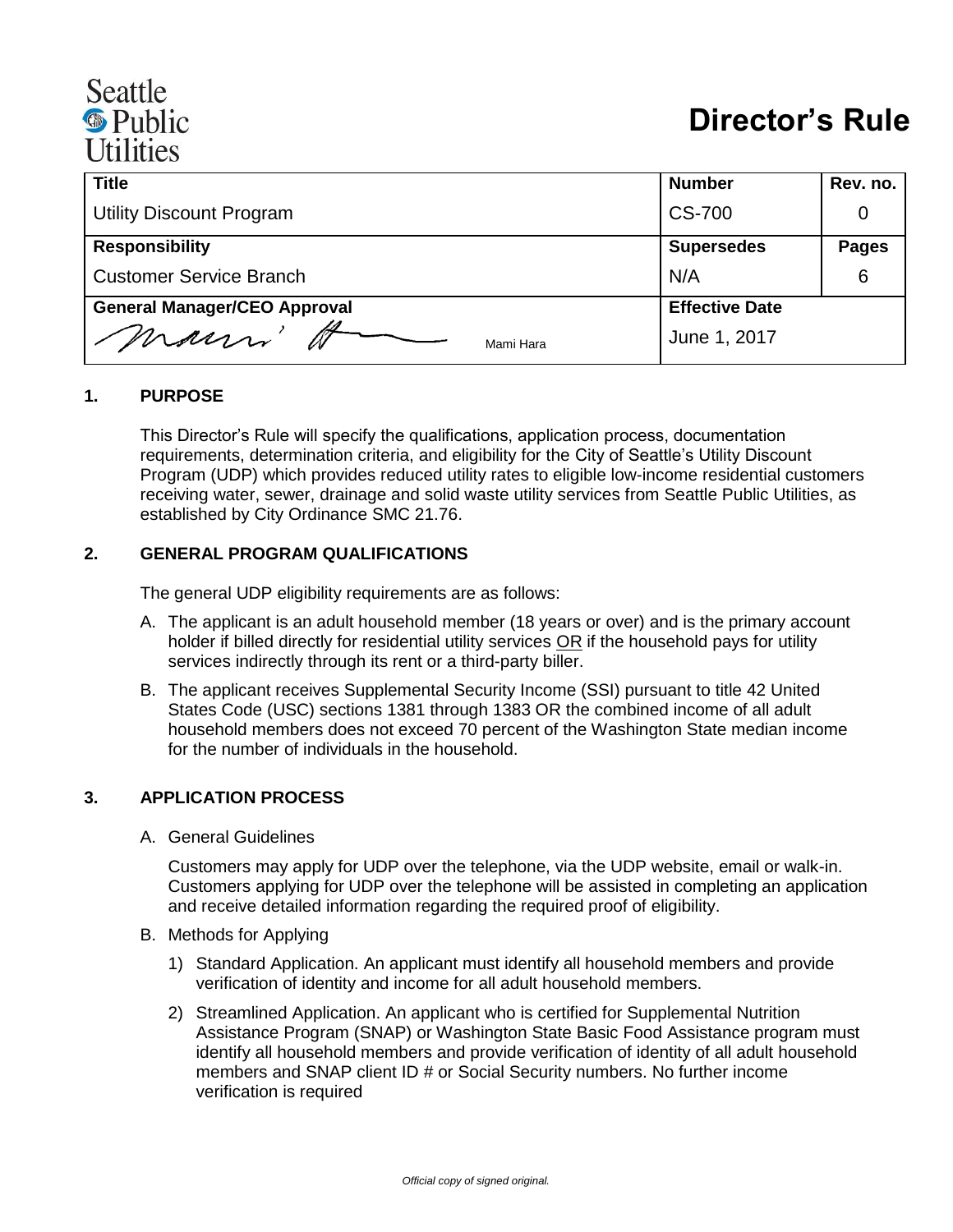3) Auto-enrollment. A tenant of specified low-income-housing provider partners within Seattle utilities' retail service areas, including Seattle Housing Authority, Washington State Housing Finance Commission supported housing and King County Housing Authority, are enrolled automatically in UDP based on an eligibility determination made by the housing provider, unless the tenant opts out of the UDP. The housing provider transmits a list of qualified tenants to the UDP. Customers are notified of their enrollment via mail and, in compliance with the City's Privacy Program, are given the opportunity to opt out of UDP if they believe they are not qualified for the program or choose not to participate.

The UDP auto-enrollment programs are updated annually. A tenant may choose to apply individually using the Standard, Streamlined, or Express Application methods if the tenant intends to participate during the interval of the annual auto-enrollments.

- 4) Express Application (ERA). Participating non-profit housing providers assist tenants by identifying all household members and verifying the identity and incomes of all adult household members.
- 5) Voucher Program. Utility customers who are residents of property under a written lease that do not have individual Seattle Public Utilities or City Light utility accounts or have third-party billing utility accounts may be able to receive utility credits. The property owner must agree to participate in the UDP and enter into an agreement. The applicant must identify all household members and provide verification of the identity and incomes of all adult household members.
- C. Application Processing
	- 1) A UDP applicant is required to provide all necessary documentation in a timely manner in compliance with program intake procedures and eligibility guidelines. Regardless of the date the applicant places on the application, the date the UDP receives the completed application determines when benefits begin if the customer is certified as eligible. An application is considered complete only when all required documentation has been received by the UDP.
	- 2) An applicant may be requested to participate in the application processing by telephone, email, fax, U.S. mail, and/or in-person interviews.
	- 3) When the UDP receives an incomplete application, UDP will contact the applicant within 3 business days to request the missing information. If the applicant is nonresponsive, UDP may contact the applicant again. If the applicant does not respond within 90 days from the date of the initial application, the application will be determined "nonresponsive" and closed. If the applicant responds and takes action but does not complete the application within 90 days from the date of the initial application, UDP may require applicant to submit updated income verification information. If the applicant does not complete the application within 120 days from the date of the initial application, the application will be determined "incomplete" and closed.
	- 4) Once an application is complete, the UDP endeavors to complete the eligibility determination within 21 business days. Once an applicant is determined eligible, the customer will be enrolled in the UDP and receive utility discounts effective the date UDP received the completed application. UDP will notify applicants of the determination.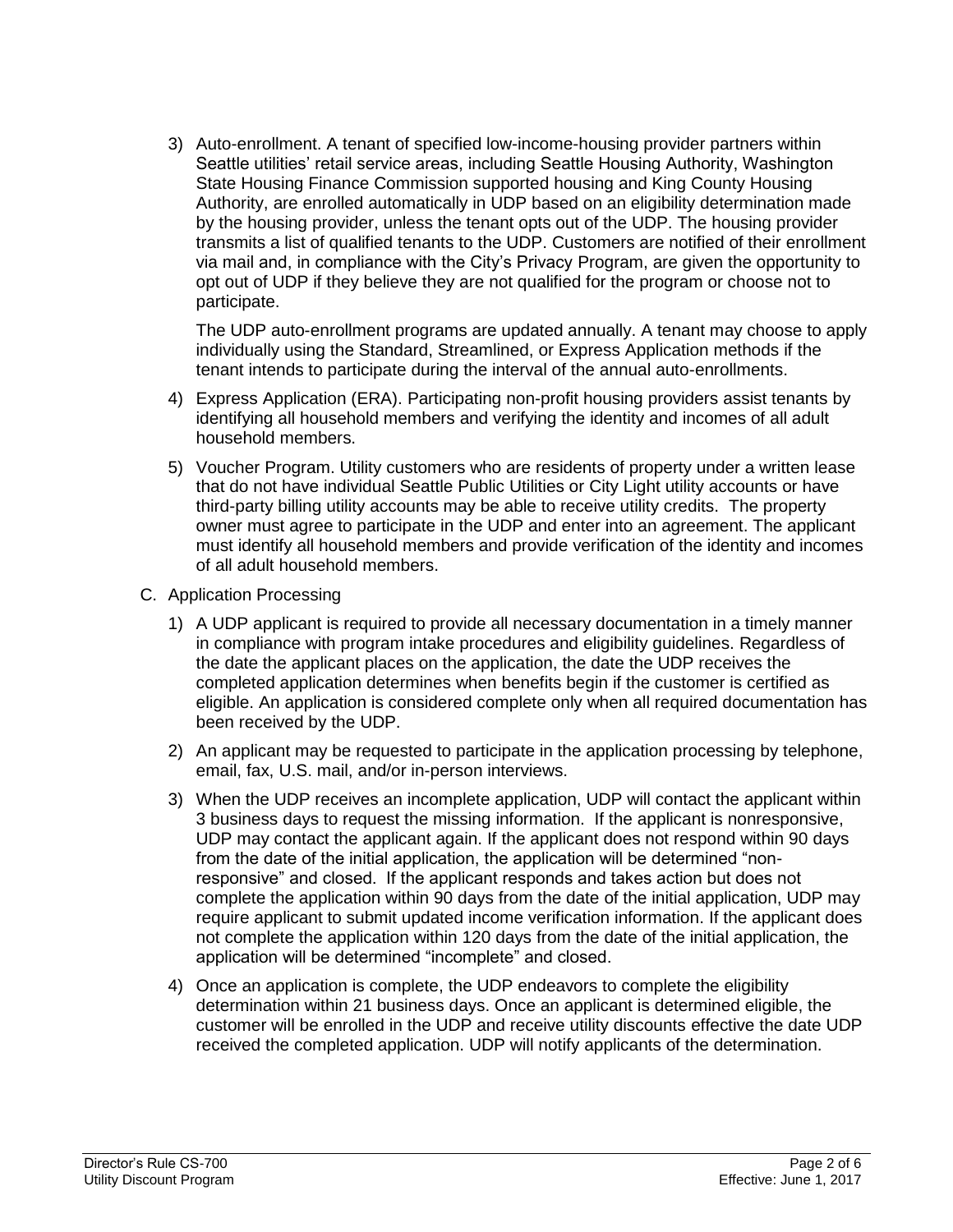#### D. Recertification

Customers are required to submit recertification documentation to ensure continued eligibility for the UDP, including identifying current household members and verifying the identities and incomes of adult household members.

- 1) Recertification Periods
	- Regular households. The standard certification period is 2 years.
	- Senior-only (65+) households. The standard certification period is 3 years.
	- Auto-enroll households. The standard certification period is 5 years. Auto-enroll lists are updated annually between UDP and the housing providers.
- 2) Recertification Processing

UDP will notify the customer at least 45 days prior to the recertification date of the need to submit a recertification application and the required documentation. If there is no response by the recertification date, UDP eligibility will be terminated and the customer removed from the program the day after the recertification date If the customer responds on or prior to the recertification date, but the recertification application is incomplete, the UDP will contact the customer within 3 business days to request the missing information. If the recertification application is not complete, UDP eligibility will be terminated and the customer will be removed from the program 20 days after the recertification date.

E. Random Re-verification Audits

The UDP may request a customer to provide verification of the identities and incomes of adult household members at any time during a certification period through a random reverification audit, which may be done as part of program management to ensure that benefits are available to qualified households only. If a customer does not complete the reverification audit in a timely manner and in accordance with the re-verification procedures customer participation will be terminated.

## **4. HOUSEHOLD DETERMINATION**

UDP applicants must identify all members of the household and provide documentation for the identity of each adult (18 years or older) living in the household. Minors (children under age 18) must be listed on the UDP application, but identification documents are not required. Households consisting of seniors only (age 65+) are considered senior households. Households with any other combination of minor(s) and adult household member(s), including seniors, shall be considered regular households.

A. Acceptable Identification Documentation

Adults must provide copies of government-issued personal identification, which may include the following:

- State driver license
- State identification card
- Passport
- U.S. military card
- Native American tribal document
- Permanent resident card
- Matrícula Consular (Government of Mexico ID with photo)
- School identification card
- Other documentation acceptable to the UDP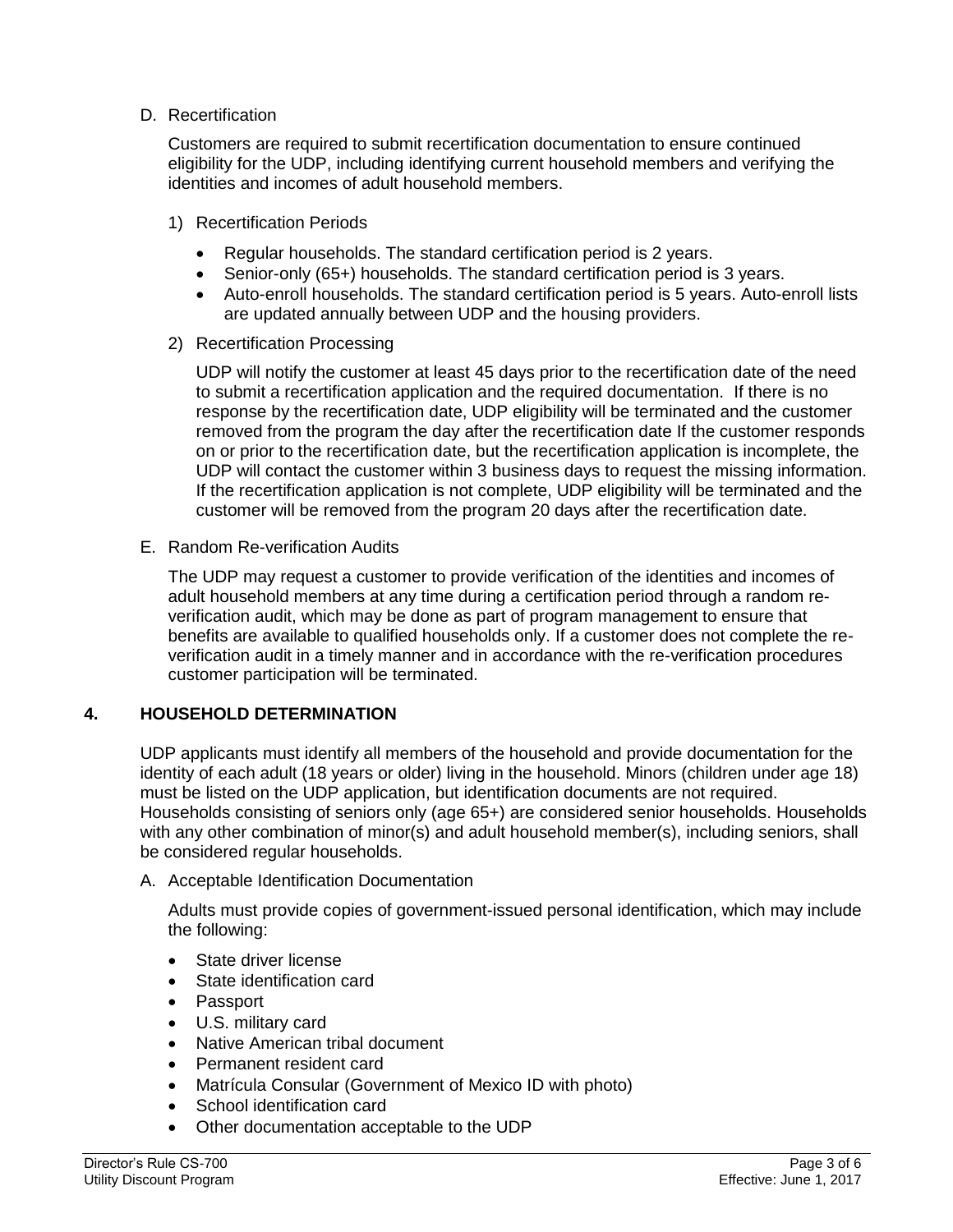- B. Ineligible Households
	- Mixed-load accounts. Mixed loads, such as mother-in-law apartments and duplexes, with a single electric meter are not eligible for rate assistance unless all units apply as one household.
	- Business operated out of the home. Applicants who are self-employed and operate a business out of their home where the percentage of business use of the home is 51 percent or more, as listed on the IRS Form 8829, are not eligible for the UDP. Examples include in-home beauty salons, daycares, and mechanic shops, and others.

#### **5. HOUSEHOLD INCOME DETERMINATION**

UDP applicants must provide documentation for the income, and any allowable exemptions or deductions, of all adult household members in the one calendar month period or 12 calendar month period preceding the date of the completed application. (Example, date of initial application July 15, applicant must provide income verification for month of June.) One-time lump sum payments, such as monetary gifts, inheritance, or insurance settlements will be averaged over 12 months. Applicants must submit documentation for income received from all sources.

A. Types of Income Included

Income is taken at gross value unless there is a specific allowable exemption or deduction. Income includes, but is not limited to:

- Temporary Aid to Needy Families (TANF) payments
- Casual labor: (payments for odd jobs and other casual labor)
- Child support: (payments made to the custodial individual)
- COPES/ Medicaid Personal Care: (care provider income is included when the care provider lives with the applicant)
- Equity income (income from the sale of securities and bonds including re-invested income)
- Estate trust and dividend distribution payments
- Foster care and adoption support payments
- Aged, Blind or Disabled Cash Assistance Program Payments
- Monetary gifts
- Industrial insurance payments and settlements
- Interest income from interest-bearing deposit accounts
- Pensions and retirement payments or distributions
- Private disability payments, including ongoing long-term benefits
- Property sales income (any gains from the sale of house, car, etc.)
- Refugee support payments by public or private agencies
- Rental income from non-owner-occupied rental properties
- Salary and wages, including overtime
- Sales commission payments
- Scholarships and educational stipends or grants
- Self-employment income
- Social Security Income
- Social Security Disability Insurance (SSDI) and Supplemental Security Insurance (SSI) income
- Spousal maintenance or alimony
- Survivor or beneficiary benefits or payments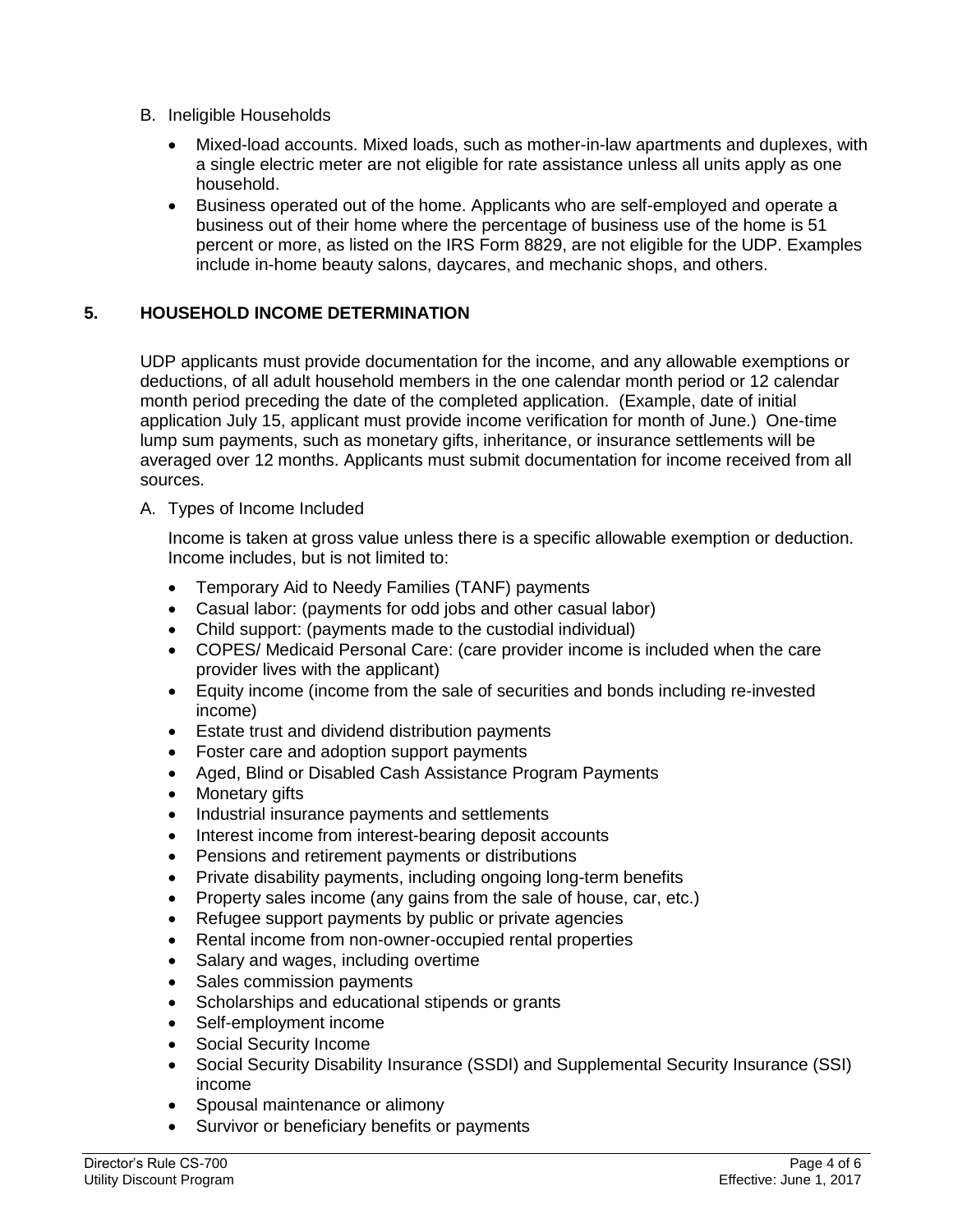- Third-party payments for shelter costs (e.g., rent or mortgage) made on behalf of household
- Tip income
- Unemployment compensation
- Work/study payments
- B. Allowable Exemptions from income
	- Food assistance (direct or third-party payments for food)
	- Loans to household: (loan proceeds if a written payback schedule is provided)
	- Protective payee income (income received by an adult household member acting as representative payee on behalf of an individual living outside the household, e.g. SSI)
	- Minor income (any income received by household members under age 18)
	- Rental Income (if a household includes an adult roommate that pays rent to another adult in the household, the rental income will be exempted from the household income to avoid double counting of income).
- C. Allowable Deductions from income
	- Business expenses (business expenses such as advertising, business travel expenses, business insurance, legal and professional fees, office and other supplies, postage, rent, utilities and telephone for business property use only if business use of home is less than 51 percent of use can be deducted from self-employment income).
	- Education expenses (expenses for tuition, books and fees can be deducted from scholarship, educational stipends, grant or work/study income).
	- Medicare premium expenses in the current standard Medicare part B premium amount (see Medicare.gov) may be deducted from Social Security, SSDI and SSI income.
- D. Acceptable Income Documentation
	- Agency payments (award letters, check stubs, and other documentation from the authorizing agency, such as TANF, GAU, or GAX)
	- Rental income (cancelled checks, bank statements, receipts)
	- Child support (court orders or state agency documents reflecting support payment information)
	- Earned income (wage stubs, year-to-date statement of earnings or employer statement reflecting gross weekly or monthly pay covering the income determination period, and/or a self-request for records form from the Employment Security Department [ESD])
	- Financial aid (agency or educational institution award letter)
	- Loans (Self-Declaration of Income form or written documentation from lender)
	- Outside assistance (Self-Declaration of Income form indicating dates and amounts received signed by parties receiving support)
	- Self-employment earnings
		- $\circ$  Casual labor (earnings documented using a Self-Declaration of Income form)
		- o Professional services (earnings documented using a Self-Employment Profit Statement form)
		- o Allowable business deductions (most recent tax return with all forms and schedules, including Schedule C and Form 8829)
	- Unemployment compensation (copy of claim history reflecting weekly benefits and/or an ESD self-request for records form
	- Work/study (payroll check stubs or statement of gross earnings)
	- Lump Sum payments (award letters, distribution statements, check stub, or Self-Declaration of Income form)